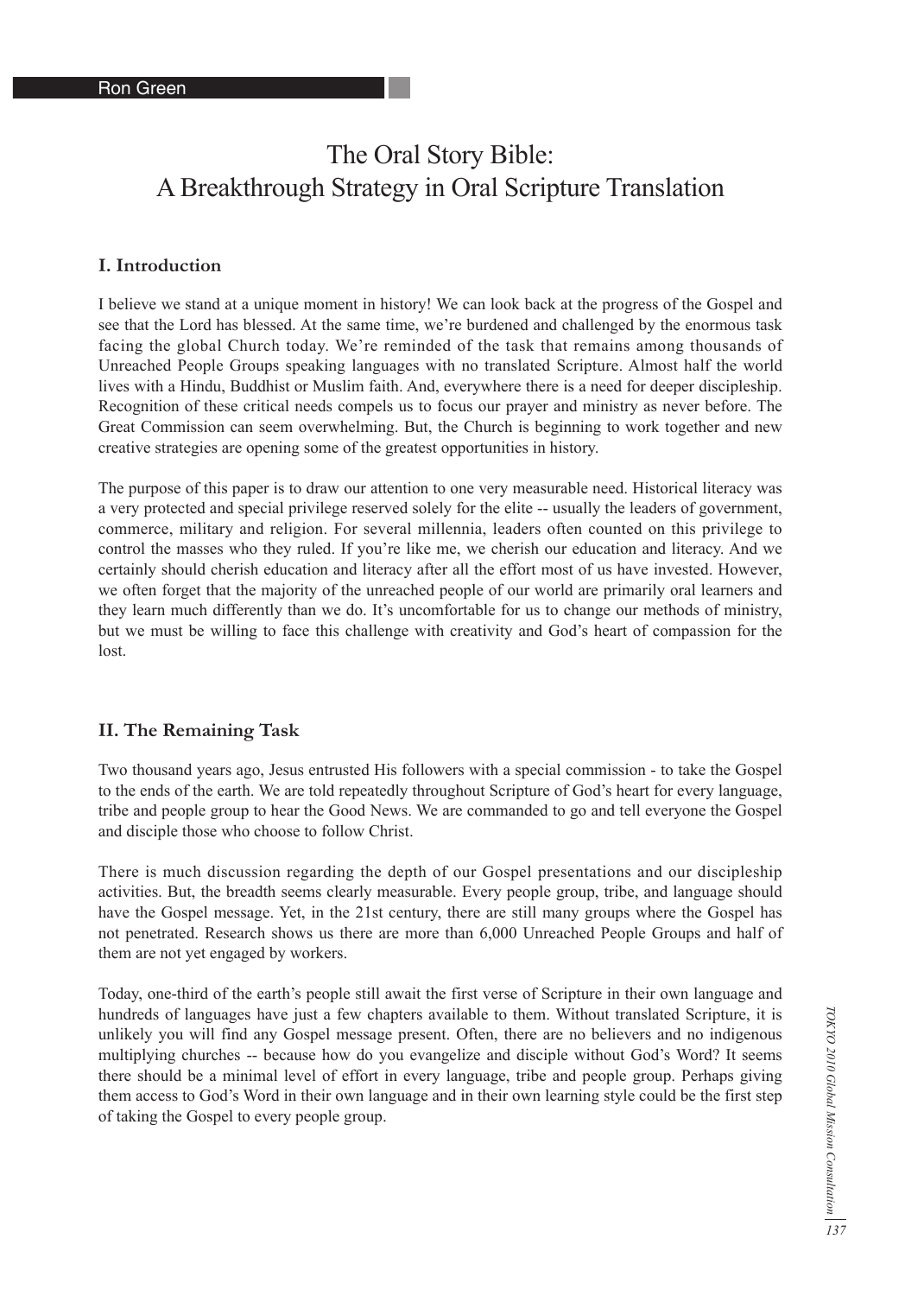# **III. A Challenge for the Global Church**

It seems likely the initial stage of engaging an unreached people group begins with providing the first Scripture in their language. I'm not a Bible translator, but I've served in ministry roles for the past 28 years where I've been blessed to work with hundreds of translators across the globe. I think we could all agree that linguists and Bible translators are uniquely called and gifted. They have a special gifting to understand and engineer language. All of us who have a Bible today owe a great debt of gratitude to translators who sacrificed greatly to bring us access to God's Word. Because of their vision and sacrifice, the translation of Scripture has accelerated at an unprecedented pace in recent decades. However, most of the remaining languages are unwritten languages and so much work remains today despite such amazing progress.

In a world of specialization, it's easy for us to look to those who are called to be translators to own that task for the whole world. However, I believe that Scripture access could be the most important step in world evangelization and it's a burden that all believers should carry together. Research shows us that there are 2,251 language groups with a population of 350 million people who have just a few chapters of Scripture. There are an additional billion people who have no Old Testament Scriptures. These Old Testament passages are essential to building bridges of understanding about Jesus-- especially Hindus, Buddhists and Muslims.

# **IV. The Dream for EVERY…**

If more of us "owned" the task of Scripture access and worked together toward a break-through, what could happen? Could this be the first generation in history to ensure at least some of God's Word is available to every people group on the planet?

How can the Great Commission be completed if we have failed in even beginning the work in thousands of languages and people groups? We must commit ourselves to starting the Great Commission effort in every group! With that dream and vision, a number of ministries began working together to see what could happen in our generation. We began with some core beliefs:

- A. All people groups need access to the Gospel.
- B. God's Word in their mother-tongue is always best.
- C. Cultural learning style should be honored.
- D. Strategic partnering is essential.
- E. National storying movements should be sought.

As often as possible, our goal is to see both oral Scripture and printed Scripture available to every group. The basis of this is Deuteronomy 31, 32 when God tells Moses at the end of his life that he should write down God's promises and laws and place them in the Ark to be read every seven years. Then He told them to teach the people God's Word through song so that His Word would be on the lips and ears of all the people. God even gave Moses and Joshua the song to teach His people.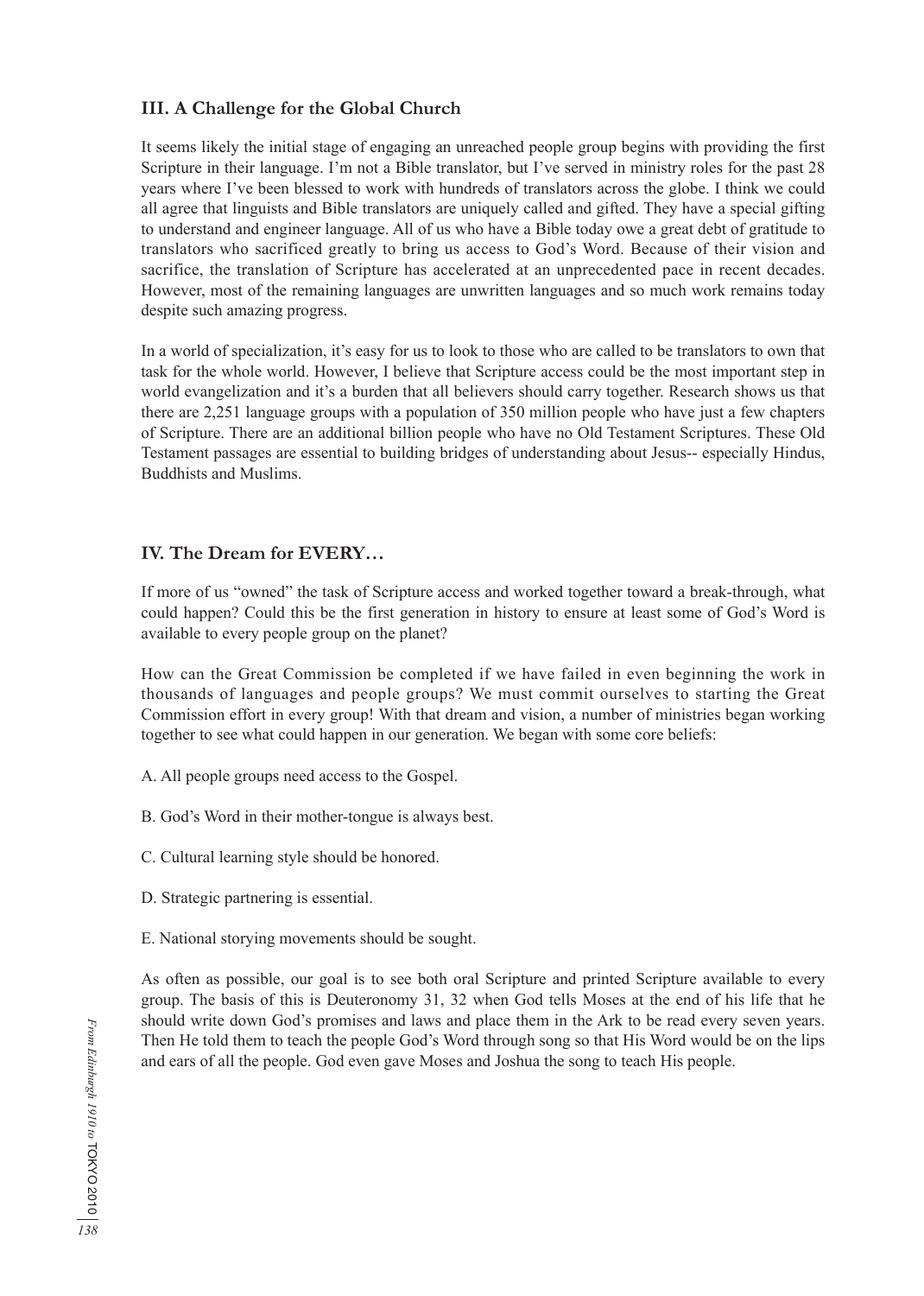# **V. A Breakthrough Strategy**

In partnership with Bible translators and church planters, we searched for a way to provide oral Scripture in a culturally appropriate way among unreached and unengaged people groups where no Gospel message existed. We think we have found that break-through strategy. This new strategy calls for pioneering teams of 2-3 people (often national teams or from nearby cultures) to engage an unreached group. Within 2-3 years, they are able to develop a set of Bible stories that span the Scriptures from Creation to the life of Christ, and then to the establishments of the early house churches in Acts.

The training is spread over a two year period so that these "rapid response teams" can be coached and mentored throughout their ministry project. During a two year period, the teams are brought together every 4-6 months for two week periods of training. The trainers provide a step-by-step process to:

- 1. Find a "person of peace".
- 2. Immerse themselves in the culture.
- 3. Study the local belief system (worldview).
- 4. Locate a language helper and story teller.
- 5. Gather listening groups (story groups) to hear the stories and interact.

As the teams go deeper, they begin to tell Old Testament stories from Creation to the fall to Abraham, David, Elijah and Isaiah.

Soon, the teams will be weaving a theme of redemption from Creation to Jesus. The training helps the teams with word choices and basic translation issues and over time, they've been coached through developing a story set of 40 or more stories ranging from Creation to Christ and the establishment of early house churches in Acts.

Once the story set is developed, some of the stories are recorded so a translation consultant can check the stories for comprehension and biblical accuracy. After necessary changes have been made, the entire story set is recorded to "oral text" of Scripture. These recordings protect the stories until written Scripture can be provided. Audio recordings can also involve drama, music and other cultural methodologies. They can be broadly distributed as it fits the church planting strategy.

### **VI. The Process**

- A. New recruits are taught to craft the biblical stories so they are easily told orally.
- B. A local translator is recruited to help connect with the target language group.
- C. Small story groups are formed.
- D. Audio recordings of the stories are checked by an outside consultant; it is an "oral text".
- E. After approval, the audio recordings are shared in homes, small groups, and even broadcast by radio digital players for broad sowing (radio in some locations).
- F. Story sets contain 40-60 Bible stories from Creation to Christ's return (Old Testament, the Gospels and Acts).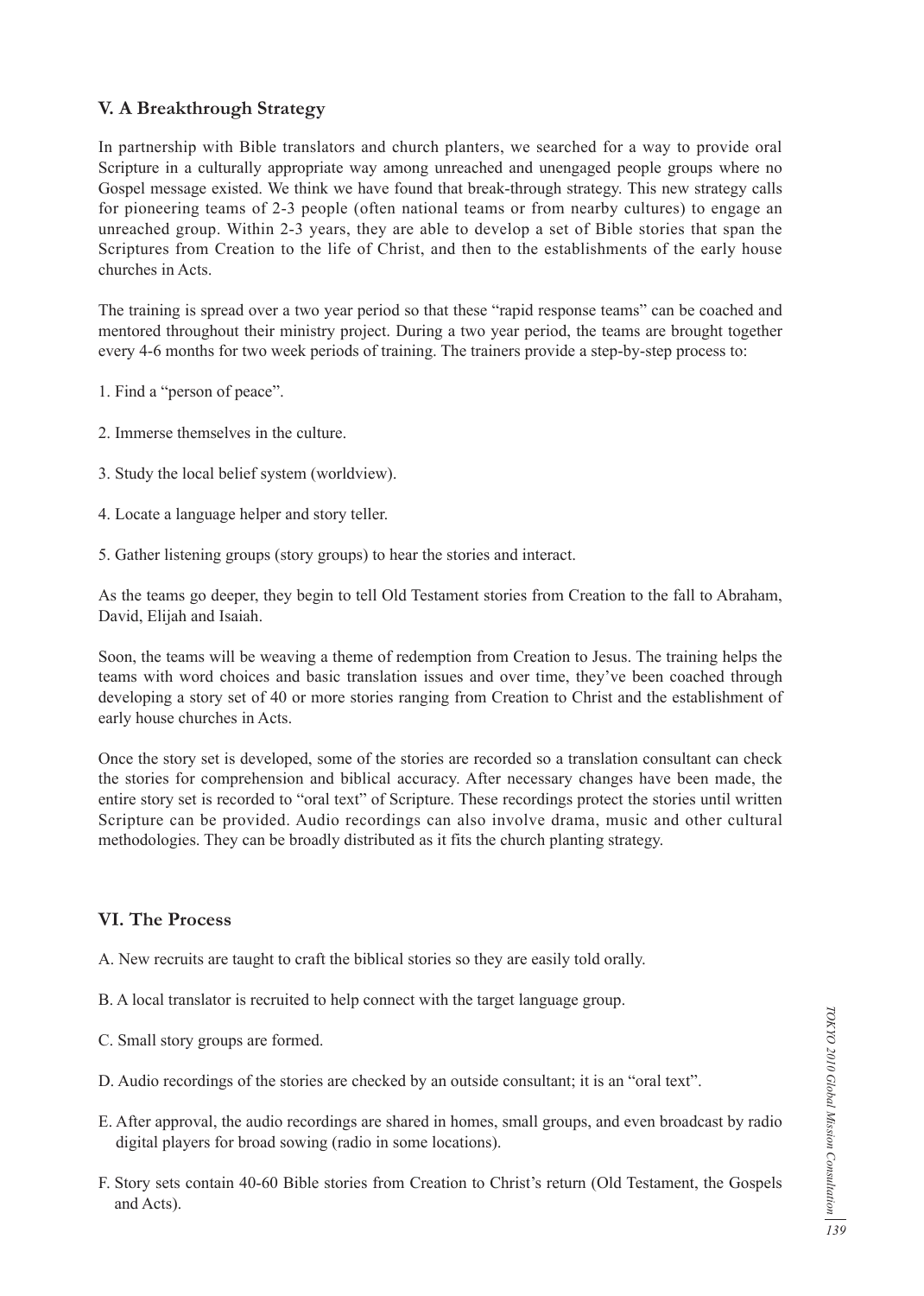#### **VII. Field Testimonies**

"When western missionaries came to our country 100 years ago to share the gospel, they shared it in the same way they probably had learned it. Had they stopped to ask our local people how to share the most important message of all time, they would have learned that all of our most treasured information, (history, culture, heritage, values, beliefs, and even law) is contained in stories and songs. Normally, it was government propaganda that was in printed form so, unfortunately, the Bible was viewed as foreign propaganda.

As I sat in this Story training, I thought, finally, this is the way that the gospel should have always been shared in my country. This is God's Word in its purest form, spoken or sung naturally and in the local language. Why not share the most treasured story of all time in a way that multiplies so quickly!! It takes people 7-8 years here with multiple methods to lead them to Christ, but with Bible stories, we're seeing decisions and discipleship within the first two years! So simple, but so very effective…" "After sitting in a week of Story training, I woke up early this morning from a disturbing dream that gripped my heart. In the dream, I was standing in the midst of fruit trees that were laden with ripe fruit, so ripe that it was falling from the trees right into our baskets. We were so excited with the harvest until I looked at my basket and saw all the fruit falling through and rotting on the ground. God spoke to my heart and said that our baskets are broken and He added that He had revealed to me this week how to get them mended and fixed.

For years, we've blamed our poor discipleship on the people, that they just don't care enough to truly follow Jesus. What if we were wrong? What if we weren't communicating to their heart and in a way that they can learn and reproduce it? We can't afford to lose God's Harvest! Please come back and help us fix our baskets by giving them God's Word in the way that Africans learn best – by stories!!" George – A West African Mission leader

"My husband and I are trainers for our organization here in East Asia. Besides that, we are also involved directly in working among an unreached people group. During the past couple of years, we've tried all the strategies that we knew to reach this group, but the task is nearly impossible with no Scripture, no JESUS Film, and no believers in this language. We attended the training with little confidence that this will work, but we're desperate for a breakthrough. After the initial training, we returned to our unreached group and began using this Bible story strategy. We formed a small group and started translating our first stories with them. Can you imagine my surprise when we saw 15 people come to Christ? These were our very first converts. This happened during our first 2 months using this strategy. We're now seeing the power of God's Word shared in a cultural way in the local language and the outcome is incredible." Yun – East Asia

#### **VIII. Final Thoughts**

In just the last 6-7 years, partner ministries such as ours have seen over 200 unreached people groups in more than 40 countries hear God's Word in their own language and cultural learning style. Hundreds of small story groups have started and thousands of new believers are following Christ because they now have access to His Word!

We dream of the day when every language, tribe and people group will have access to the Gospel and we dream of it happening in our generation! Could we dream and plan and pray and work together so that every language hears in this decade? Until then, they're still waiting…350 million people waiting for us to begin the Great Commission where they live....We think they've waited long enough!